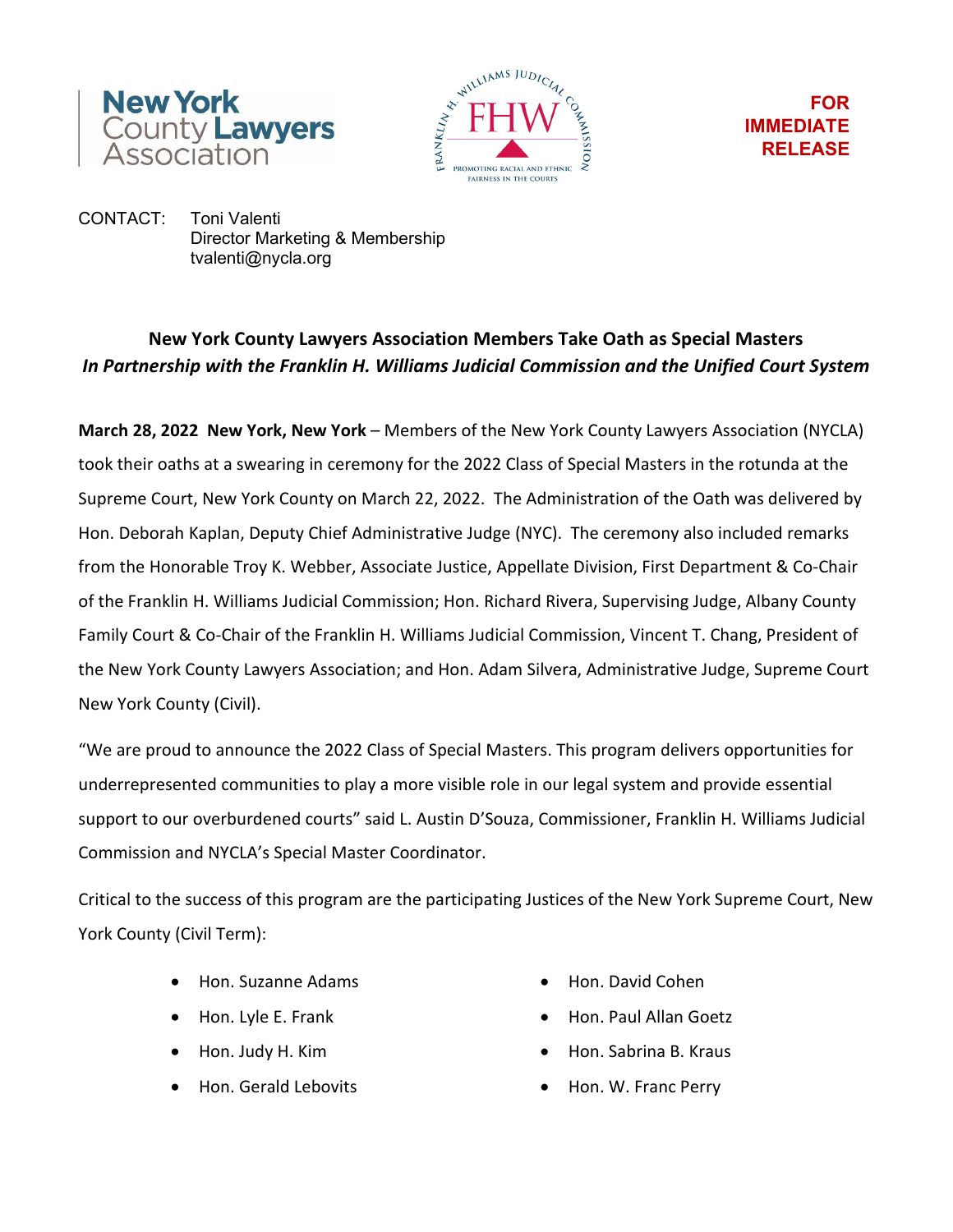- Hon. Dakota D. Ramseur  **Hon. Verna L. Saunders**
- 

## **Congratulations to the 2022 Class of Special Masters:**

- Judith C. Aarons, Esq. Alyson E. Bass, Esq.
- 
- 
- 
- 
- Grace E. Lee, Esq. May T. Li, Esq.
- 
- Joshua David Riegel, Esq. Diana Lozada Ruiz, Esq.
- Richard Swanson, Esq. Sabrina M. Tann, Esq.
- Crystal R. Villasenor, Esq.
- 
- Hon. Leslie A. Stroth Hon. J. Machelle Sweeting
	-
- Onya U. Brinson, Esq. Thomas F. Cathcart, Esq.
- Christina Chelliah, Esq. Caroline L. Y. Chen, Esq.
- Evette C. Ennis, Esq. Jennifer Frankola-Crawford, Esq.
- Jasmine James, Esq. Kerry S. Jamieson, Esq.
	-
- Tyear Middleton, Esq. Joyce Campbell Priveterre, Esq.
	-
	-

For more information on each new Special Master, the Special Masters Training Program instructors, Special Masters Screening Panel, and the Special Masters Committee Members of the Franklin Williams Judicial Commission, [click here.](https://www.nycla.org/pdf/SMP%20Ceremony%20Program%203-22-22%20FINAL.pdf)

## **About the Special Masters Program**

NYCLA first launched the Special Masters Program in 1976 to help the New York court system manage its congested calendars during a statewide budget crisis. 350 NYCLA lawyers volunteered as Special Masters of the courts to relieve the burden. The relaunched Special Masters Program, in partnership with the Franklin H. Williams Judicial Commission and the New York State Unified Court System, will focus on creating a pipeline for attorneys of color and other underrepresented communities to volunteer in the courts and inspire them to become judges.

Special Masters are trained through NYCLA's CLE Institute and work closely with Justices in the Supreme Court, Civil Term in New York County. They will assist judges at discovery and settlement conferences, conducting legal research, drafting memoranda of law advising the Court on legal issues, and handling